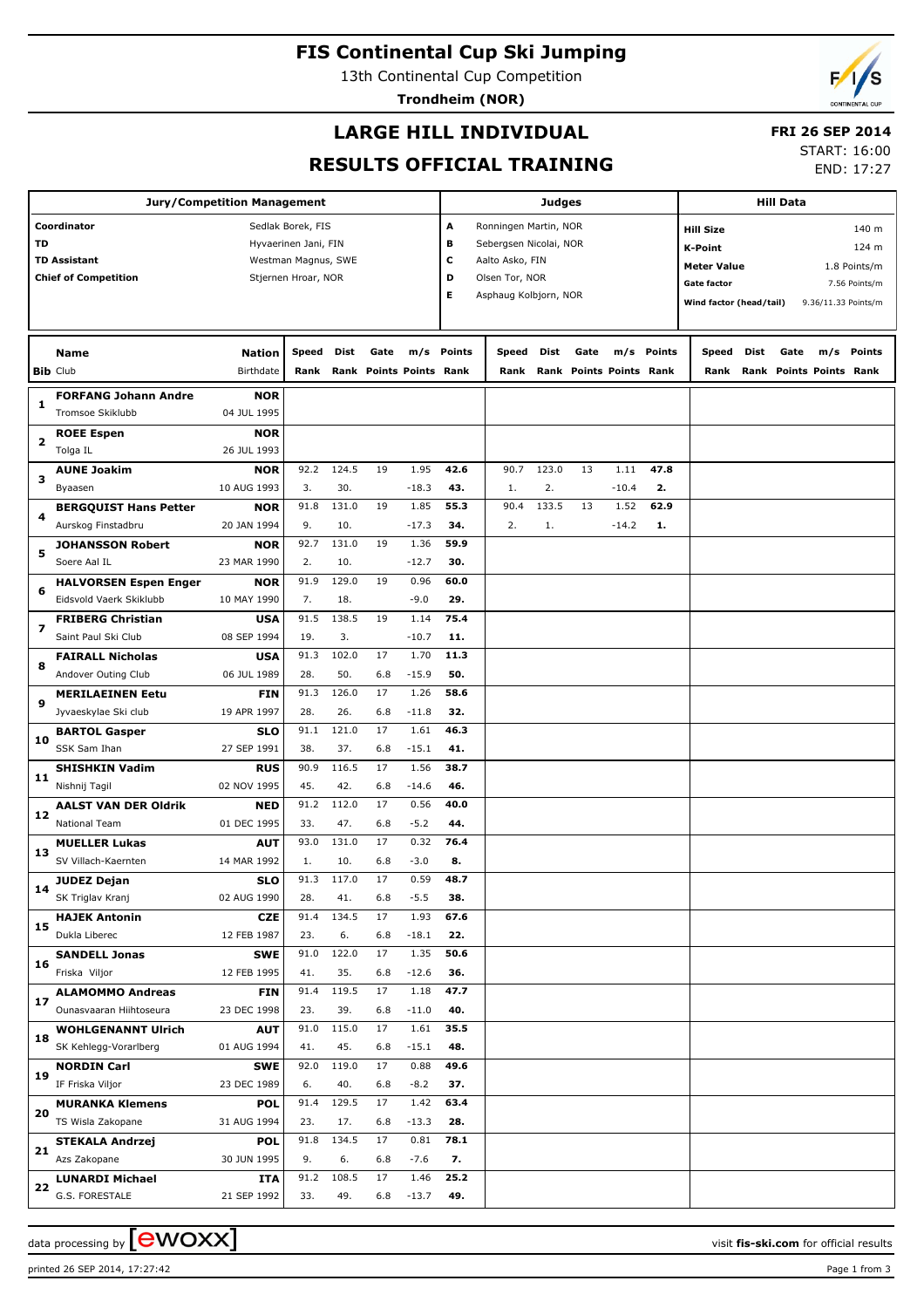# **FIS Continental Cup Ski Jumping**

13th Continental Cup Competition

**Trondheim (NOR)**



## **LARGE HILL INDIVIDUAL**

#### **FRI 26 SEP 2014**

# **RESULTS OFFICIAL TRAINING**

START: 16:00 END: 17:27

|    |                                 |                            |               |       |                                 |         |               |               |      |                                 |     |               |               |      |                                 | LIVU. 17.27 |
|----|---------------------------------|----------------------------|---------------|-------|---------------------------------|---------|---------------|---------------|------|---------------------------------|-----|---------------|---------------|------|---------------------------------|-------------|
|    | Name<br><b>Bib Club</b>         | <b>Nation</b><br>Birthdate | Speed<br>Rank | Dist  | Gate<br>Rank Points Points Rank | m/s     | <b>Points</b> | Speed<br>Rank | Dist | Gate<br>Rank Points Points Rank | m/s | <b>Points</b> | Speed<br>Rank | Dist | Gate<br>Rank Points Points Rank | m/s Points  |
|    |                                 |                            |               |       |                                 |         |               |               |      |                                 |     |               |               |      |                                 |             |
| 23 | <b>RHOADS William</b>           | <b>USA</b>                 | 91.9          | 109.0 | 16                              | 0.47    | 38.8          |               |      |                                 |     |               |               |      |                                 |             |
|    | <b>UOP Sports Clubs</b>         | 08 JUN 1995                | 7.            | 48.   | 10.2                            | $-4.4$  | 45.           |               |      |                                 |     |               |               |      |                                 |             |
| 24 | <b>GRANERUD Halvor Egner</b>    | NOR                        | 90.9          | 115.5 | 16                              | 0.95    | 46.0          |               |      |                                 |     |               |               |      |                                 |             |
|    | Asker Skiklubb                  | 29 MAY 1996                | 45.           | 44.   | 10.2                            | $-8.9$  | 42.           |               |      |                                 |     |               |               |      |                                 |             |
| 25 | <b>HOFER Thomas</b>             | <b>AUT</b>                 | 92.2          | 123.0 | 16                              | 0.45    | 64.2          |               |      |                                 |     |               |               |      |                                 |             |
|    | SV Innsbruck-Bergisel-Tirol     | 28 JAN 1996                | 3.            | 33.   | 10.2                            | $-4.2$  | 27.           |               |      |                                 |     |               |               |      |                                 |             |
| 26 | <b>HUBER Daniel</b>             | <b>AUT</b>                 | 91.3          | 131.0 | 16                              | 0.33    | 79.7          |               |      |                                 |     |               |               |      |                                 |             |
|    | SC Seekirchen-Salzburg          | 02 JAN 1993                | 28.           | 10.   | 10.2                            | $-3.1$  | 5.            |               |      |                                 |     |               |               |      |                                 |             |
| 27 | <b>MATURA Jan</b>               | <b>CZE</b>                 | 91.6          | 130.5 | 16                              | 0.78    | 74.6          |               |      |                                 |     |               |               |      |                                 |             |
|    | Dukla Liberec                   | 29 JAN 1980                | 15.           | 15.   | 10.2                            | $-7.3$  | 14.           |               |      |                                 |     |               |               |      |                                 |             |
| 28 | <b>PRISLIC Ernest</b>           | <b>SLO</b>                 | 91.7          | 124.0 | 16                              | 2.36    | 48.1          |               |      |                                 |     |               |               |      |                                 |             |
|    | SK Zagorje                      | 30 SEP 1993                | 12.           | 31.   | 10.2                            | $-22.1$ | 39.           |               |      |                                 |     |               |               |      |                                 |             |
| 29 | <b>ELVERUM SORSELL Kim Rene</b> | <b>NOR</b>                 | 91.7          | 126.0 | 16                              | 0.84    | 65.9          |               |      |                                 |     |               |               |      |                                 |             |
|    | Ullensaker Skiklubb             | 06 OCT 1988                | 12.           | 26.   | 10.2                            | $-7.9$  | 24.           |               |      |                                 |     |               |               |      |                                 |             |
| 30 | <b>SARDYKO Alexander</b>        | <b>RUS</b>                 | 91.0          | 122.0 | 16                              | 0.76    | 59.5          |               |      |                                 |     |               |               |      |                                 |             |
|    | Dinamo N.Novgorod-Krasnoyar     | 08 MAY 1990                | 41.           | 35.   | 10.2                            | $-7.1$  | 31.           |               |      |                                 |     |               |               |      |                                 |             |
| 31 | <b>SOEBERG Sigurd Nymoen</b>    | NOR                        | 91.6          | 130.5 | 16                              | $-0.49$ | 87.5          |               |      |                                 |     |               |               |      |                                 |             |
|    | Furnes Skiloperlag              | 31 AUG 1994                | 15.           | 15.   | 10.2                            | 5.6     | 2.            |               |      |                                 |     |               |               |      |                                 |             |
|    | <b>PEIER Killian</b>            | <b>SUI</b>                 | 90.6          | 125.0 | 16                              | 0.73    | 65.2          |               |      |                                 |     |               |               |      |                                 |             |
| 32 | Vallee du Joux                  | 28 MAR 1995                | 48.           | 28.   | 10.2                            | $-6.8$  | 25.           |               |      |                                 |     |               |               |      |                                 |             |
|    | <b>GANGNES Kenneth</b>          | <b>NOR</b>                 | 92.1          | 137.5 | 16                              | 1.57    | 79.8          |               |      |                                 |     |               |               |      |                                 |             |
| 33 | Kolbukameratene IL              | 15 MAY 1989                | 5.            | 4.    | 10.2                            | $-14.7$ | 4.            |               |      |                                 |     |               |               |      |                                 |             |
|    | KALINITSCHENKO Anton            | <b>RUS</b>                 | 91.1          | 122.5 | 16                              | $-0.18$ | 69.5          |               |      |                                 |     |               |               |      |                                 |             |
| 34 |                                 | 22 JUL 1982                | 38.           | 34.   | 10.2                            | 2.0     | 19.           |               |      |                                 |     |               |               |      |                                 |             |
|    | <b>BIEGUN Krzysztof</b>         | POL                        | 91.5          | 127.0 | 16                              | 1.16    | 64.7          |               |      |                                 |     |               |               |      |                                 |             |
| 35 | SS-R LZS Sokol Szczyrk          | 21 MAY 1994                | 19.           | 22.   | 10.2                            | $-10.9$ | 26.           |               |      |                                 |     |               |               |      |                                 |             |
|    | <b>GEIGER Karl</b>              | <b>GER</b>                 | 91.5          | 131.0 | 16                              | 0.77    | 75.6          |               |      |                                 |     |               |               |      |                                 |             |
| 36 | SC Oberstdorf                   | 11 FEB 1993                | 19.           | 10.   | 10.2                            | $-7.2$  | 10.           |               |      |                                 |     |               |               |      |                                 |             |
|    | <b>MIETUS Grzegorz</b>          | POL                        | 91.0          | 116.5 | 16                              | 0.38    | 53.1          |               |      |                                 |     |               |               |      |                                 |             |
| 37 | AZS ZAKOPANE                    | 20 FEB 1993                | 41.           | 42.   | 10.2                            | $-3.6$  | 35.           |               |      |                                 |     |               |               |      |                                 |             |
|    | <b>MANDL Ziga</b>               | <b>SLO</b>                 | 90.8          | 125.0 | 16                              | $-0.02$ | 72.2          |               |      |                                 |     |               |               |      |                                 |             |
| 38 | SSK Costella Ilirija            | 13 JAN 1990                | 47.           | 28.   | 10.2                            | 0.2     | 17.           |               |      |                                 |     |               |               |      |                                 |             |
|    | <b>KARLEN Gabriel</b>           | <b>SUI</b>                 | 90.0          | 113.0 | 16                              | 1.33    | 38.0          |               |      |                                 |     |               |               |      |                                 |             |
| 39 | Gstaad                          | 10 MAR 1994                | 50.           | 46.   | 10.2                            | $-12.4$ | 47.           |               |      |                                 |     |               |               |      |                                 |             |
|    | <b>POPPINGER Manuel</b>         | <b>AUT</b>                 | 91.8          | 120.5 | 16                              | 0.70    | 57.3          |               |      |                                 |     |               |               |      |                                 |             |
| 40 | SV Innsbruck-Bergisel-Tirol     | 19 MAY 1989                | 9.            | 38.   | 10.2                            | $-6.6$  | 33.           |               |      |                                 |     |               |               |      |                                 |             |
|    | ZIOBRO Jan                      | <b>POL</b>                 | 91.4          | 127.0 | 16                              | 0.02    | 75.4          |               |      |                                 |     |               |               |      |                                 |             |
| 41 | WKS Zakopane                    | 24 JUN 1991                | 23.           | 22.   | 10.2                            | $-0.2$  | 11.           |               |      |                                 |     |               |               |      |                                 |             |
|    | <b>JANDA Jakub</b>              | <b>CZE</b>                 | 91.6          | 142.0 | 16                              | 0.73    | 95.8          |               |      |                                 |     |               |               |      |                                 |             |
| 42 | Dukla Liberec                   | 27 APR 1978                | 15.           | 1.    | 10.2                            | $-6.8$  | 1.            |               |      |                                 |     |               |               |      |                                 |             |
|    | <b>EISENBICHLER Markus</b>      | <b>GER</b>                 | 91.3          | 128.0 | 15                              | 0.69    | 74.3          |               |      |                                 |     |               |               |      |                                 |             |
| 43 | <b>TSV Siegsdorf</b>            | 03 APR 1991                | 28.           | 19.   | 13.6                            | $-6.5$  | 16.           |               |      |                                 |     |               |               |      |                                 |             |
|    | <b>HAUER Joachim</b>            | <b>NOR</b>                 | 90.2          | 127.0 | 15                              | 0.88    | 70.8          |               |      |                                 |     |               |               |      |                                 |             |
| 44 | Bekkelaget SK                   | 02 FEB 1991                | 49.           | 22.   | 13.6                            | $-8.2$  | 18.           |               |      |                                 |     |               |               |      |                                 |             |
|    | <b>SEMENIC Anze</b>             | <b>SLO</b>                 | 91.5          | 139.0 | 15                              | 1.66    | 85.1          |               |      |                                 |     |               |               |      |                                 |             |
| 45 | NSK TRZIC FMG                   | 01 AUG 1993                | 19.           | 2.    | 13.6                            | $-15.5$ | 3.            |               |      |                                 |     |               |               |      |                                 |             |
|    | <b>KLUSEK Bartlomiej</b>        | <b>POL</b>                 | 91.1          | 123.5 | 15                              | 0.53    | 67.7          |               |      |                                 |     |               |               |      |                                 |             |
| 46 | LKS Klmczok Bystra              | 15 JAN 1993                | 38.           | 32.   | 13.6                            | $-5.0$  | 21.           |               |      |                                 |     |               |               |      |                                 |             |
|    | <b>LOITZL Wolfgang</b>          | <b>AUT</b>                 | 91.6          | 128.0 | 15                              | 0.66    | 74.6          |               |      |                                 |     |               |               |      |                                 |             |
| 47 | WSC Bad Mitterndorf-Steierma    | 13 JAN 1980                | 15.           | 19.   | 13.6                            | $-6.2$  | 14.           |               |      |                                 |     |               |               |      |                                 |             |
|    | <b>PASCHKE Pius</b>             | <b>GER</b>                 | 91.2          | 132.0 | 15                              | 1.25    | 76.3          |               |      |                                 |     |               |               |      |                                 |             |
| 48 | WSV Kiefersfelden               | 20 MAY 1990                | 33.           | 8.    | 13.6                            | $-11.7$ | 9.            |               |      |                                 |     |               |               |      |                                 |             |
|    |                                 |                            |               |       |                                 |         |               |               |      |                                 |     |               |               |      |                                 |             |

data processing by **CWOXX** and  $\overline{C}$  and  $\overline{C}$  and  $\overline{C}$  and  $\overline{C}$  and  $\overline{C}$  and  $\overline{C}$  and  $\overline{C}$  and  $\overline{C}$  and  $\overline{C}$  and  $\overline{C}$  and  $\overline{C}$  and  $\overline{C}$  and  $\overline{C}$  and  $\overline{C}$  and  $\overline{C}$